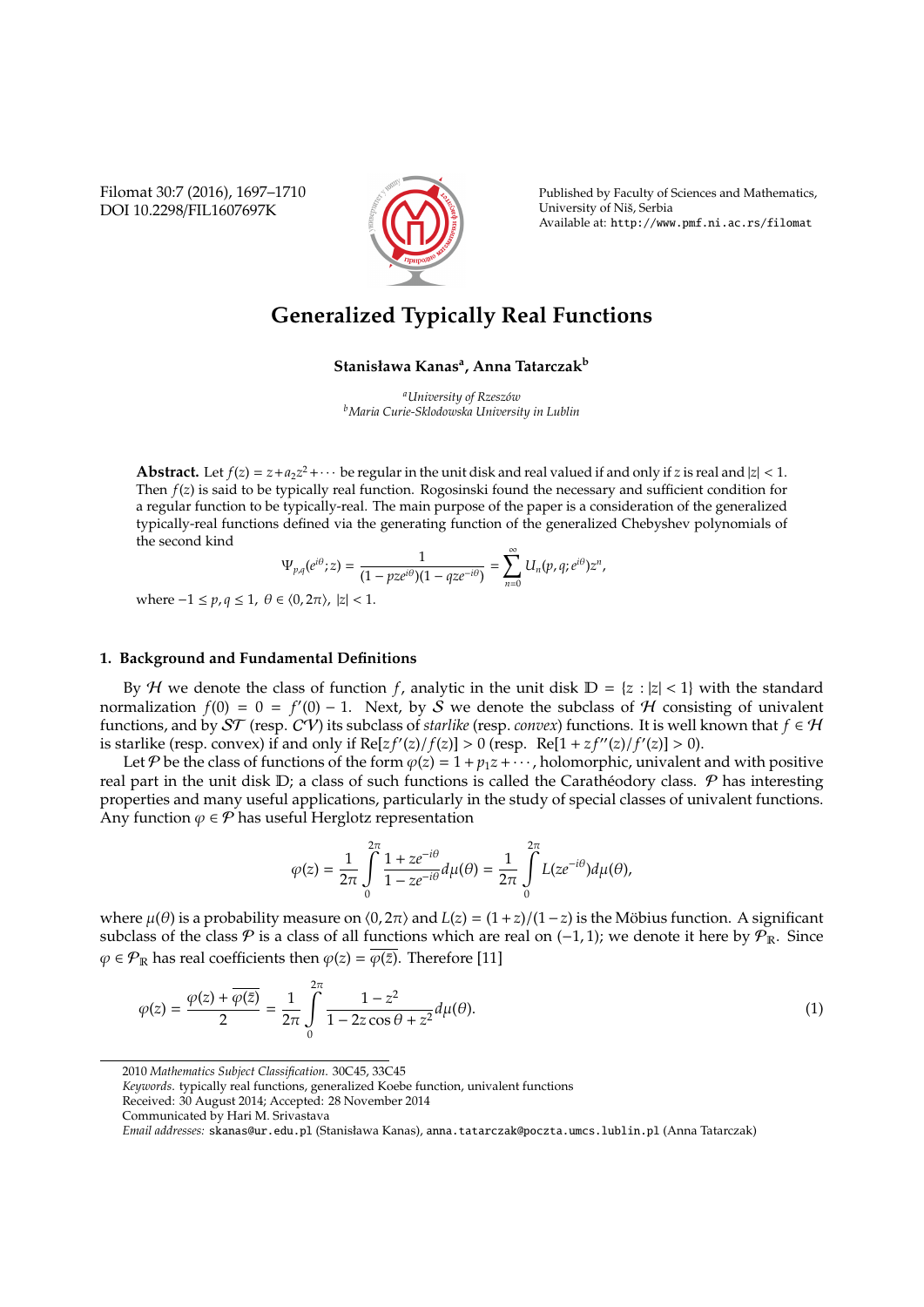Successively, the new subclasses of P and  $\mathcal{P}_R$  consisting of functions  $\varphi$  such that  $\varphi(D)$  is a proper subdomain of a right halfplane appeared in the literature (see, for example [4]).

Now, we construct a natural extension of the class  $P_{\mathbb{R}}$  as follows. For -1 ≤  $p, q \le 1$  let

$$
\varphi_1(z) = \frac{1}{2\pi} \int_0^{2\pi} \frac{1 + e^{i\theta}pz}{1 - e^{i\theta}pz} d\mu(\theta) = \frac{1}{2\pi} \int_0^{2\pi} L(pze^{-i\theta})d\mu(\theta),
$$
  

$$
\varphi_2(z) = \frac{1}{2\pi} \int_0^{2\pi} \frac{1 + e^{-i\theta}qz}{1 - e^{-i\theta}qz} d\mu(\theta) = \frac{1}{2\pi} \int_0^{2\pi} \overline{L(q\bar{z}e^{-i\theta})} d\mu(\theta).
$$

Then  $\varphi_1, \varphi_2 \in \mathcal{P}$ . Hence

$$
\frac{1}{2}\left(\varphi_{1}(z)+\varphi_{2}(z)\right)=\frac{1}{2\pi}\int_{0}^{2\pi}\frac{1-pqz^{2}}{(1-e^{i\theta}pz)(1-e^{-i\theta}qz)}d\mu(\theta)
$$

is also in P, since P is convex. Therefore, we define the class  $\mathcal{P}^{p,q}$  as the class of functions  $\varphi \in \mathcal{P}$  that are of the form

$$
\varphi(z) = \frac{1}{2\pi} \int_0^{2\pi} \frac{1 - pqz^2}{(1 - e^{i\theta}pz)(1 - e^{-i\theta}qz)} d\mu(\theta),\tag{2}
$$

where  $\mu(\theta)$  is the unique probability measure on the interval  $\langle 0, 2\pi \rangle$ . We note that setting  $p = q = 1$  the class  $P^{p,q}$  becomes  $P_{\mathbb{R}}$ .

Let now  $p = 1, q = -1$  or  $p = -1, q = 1$ . Then (2) reduces to

$$
\varphi(z) = \frac{1}{2\pi} \int_0^{2\pi} \frac{1+z^2}{1+2z i \sin \theta - z^2} d\mu(\theta),\tag{3}
$$

and the classes  $\mathcal{P}^{1,-1} = \mathcal{P}^{-1,1}$  consists of all functions  $\varphi$ , satisfying  $\varphi(z) = \overline{\varphi(-\bar{z})}$ , that is functions symmetric with respect to the imaginary axis.

We note that for  $\varphi \in \mathcal{P}^{p,q}$  we immediately obtain

**Proposition 1.1.** *Let* −1 ≤ *p*, *q* ≤ 1, and let  $\varphi$  ∈  $\mathcal{P}^{p,q}$ . Then for *z* = *re*<sup>*it*</sup>, 0 < *r* < 1, *it holds* 

$$
|\varphi(z)| \le \frac{1 + |p||q|r^2}{(1 - |p|r)(1 - |q|r)}.
$$

By the integral representation (2) we have that if  $\varphi(z) = 1 + p_1 z + \cdots$ , then

$$
p_n = \frac{1}{2\pi} \int\limits_0^{2\pi} (e^{in\theta} p^n + e^{-in\theta} q^n) d\mu(\theta).
$$

Therefore, the immediate consequence follows, below.

**Proposition 1.2.** Let  $-1 \le p, q \le 1$ , and let  $\varphi \in \mathcal{P}^{p,q}$  is of the form  $\varphi(z) = 1 + p_1 z + \cdots$ , then

$$
|p_n| \le |p|^n + |q|^n. \tag{4}
$$

We observe that the above bounds become known estimates in the class  $P$  in the case, when  $|p| = |q| = 1$ .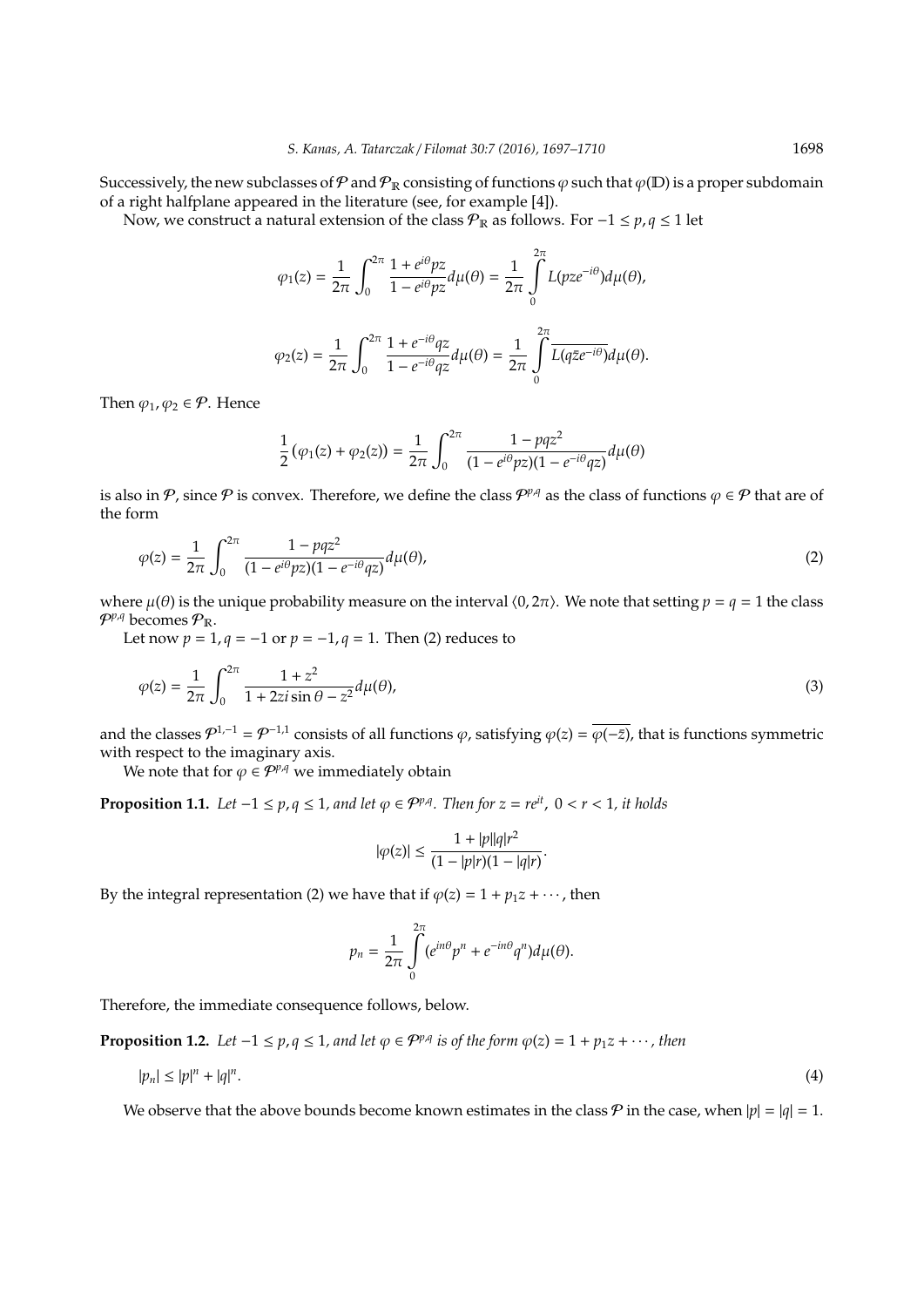For the considered above range of parameters −1 ≤ *p*, *q* ≤ 1, let the generalized Chebyshev polynomials of the second kind be defined by the following generating function

$$
\Psi_{p,q}(e^{i\theta};z) = \frac{1}{(1 - pze^{i\theta})(1 - qze^{-i\theta})} = \sum_{n=0}^{\infty} U_n(p,q;e^{i\theta})z^n \ (\theta \in \langle 0, 2\pi \rangle, \ |z| < 1). \tag{5}
$$

The classical Chebyshev polynomials of the second kind are the well known; the above generalization was defined in [8]. From (5) we have

$$
U_0(p,q;e^{i\theta})=1, \quad U_1(p,q;e^{i\theta})=pe^{i\theta}+qe^{-i\theta},
$$

and

$$
U_{n+2}(p,q;e^{i\theta})-(pe^{i\theta}+qe^{-i\theta})U_{n+1}(p,q;e^{i\theta})+pqU_n(p,q;e^{i\theta})=0 \ (n=0,1,\ldots).
$$

We note that there is close relation between  $\mathcal{P}^{p,q}$  and the generalized Chebyshev polynomials of the second kind, namely if  $\varphi \in \mathcal{P}^{p,q}$ , then

$$
\varphi(z) = \frac{1}{2\pi} \int\limits_0^{2\pi} (1 - pqz^2) \Psi_{p,q}(e^{i\theta}; z) d\mu(\theta).
$$

### **2. Generalized Koebe Function**

In this section we study the function that is strictly related to the generalized Chebyshev polynomials of the second kind as well as to the class  $\mathcal{P}^{p,q}$ , defined in the previous section. We describe a geometric properties of that function and find some its specific bounds.

Let −1 ≤ *p*, *q* ≤ 1. Consider the generalized Koebe function

$$
k_{p,q}(z) = \frac{z}{(1 - pz)(1 - qz)} = \frac{1}{2(p+q)} \left[ \frac{(1+pz)(1+qz)}{(1-pz)(1-qz)} - 1 \right] (z \in \mathbb{D}).
$$
 (6)

The case  $p = q = 1$  leads to the famous standard Koebe function therefore, we will understand the function  $k_{p,q}$  as its generalization. The function  $k_{p,q}$  maps the unit disk onto a domain symmetric with respect to real axis. Indeed, the cases  $p = q = -1$ , as well as  $p = q = 1$ , are well known; such functions map the unit disk onto the complex plane without the slit (−∞, −1/4) along the real axis, and slit  $\langle 1/4, \infty \rangle$ , respectively. When *p* or *q* are zero, we get the function  $k_{p,0}(z) = z/(1 - pz)$  that maps the unit disk onto a disk, that becomes the halfplane in the limiting cases  $p = \pm 1$ . The case  $q = p$  leads to the function  $k_{p,p}(z) = z/(1 - pz)^2$  that maps the unit disk onto the ordinary Pascal snail (scaling in the direction of the imaginary axis by some factor) which starts from the disk (small p), through dimpled cardioid that becomes a plane with the single slit in the limiting case *p* → ±1. The other special case  $k_{p,-p}(z) = z/(1-p^2z^2)$  maps the unit disk onto the Cassini oval which in the limiting case *p* → ±1 reduces to the plane with two disjunctive slits from *i*/2, and −*i*/2 to infinity.

Consider now the cases  $p, q \neq \pm 1$ . Let

$$
h_{p,q}(z)=\frac{(1-pz)(1-qz)}{z}.
$$

It is easy to find that  $h_{p,q}$  maps the unit disk onto the interior of the ellipse

$$
\mathcal{E} = \left\{ w = u + iv : \frac{(u + (p + q))^2}{(1 + pq)^2} + \frac{v^2}{(1 - pq)^2} = 1 \right\},\,
$$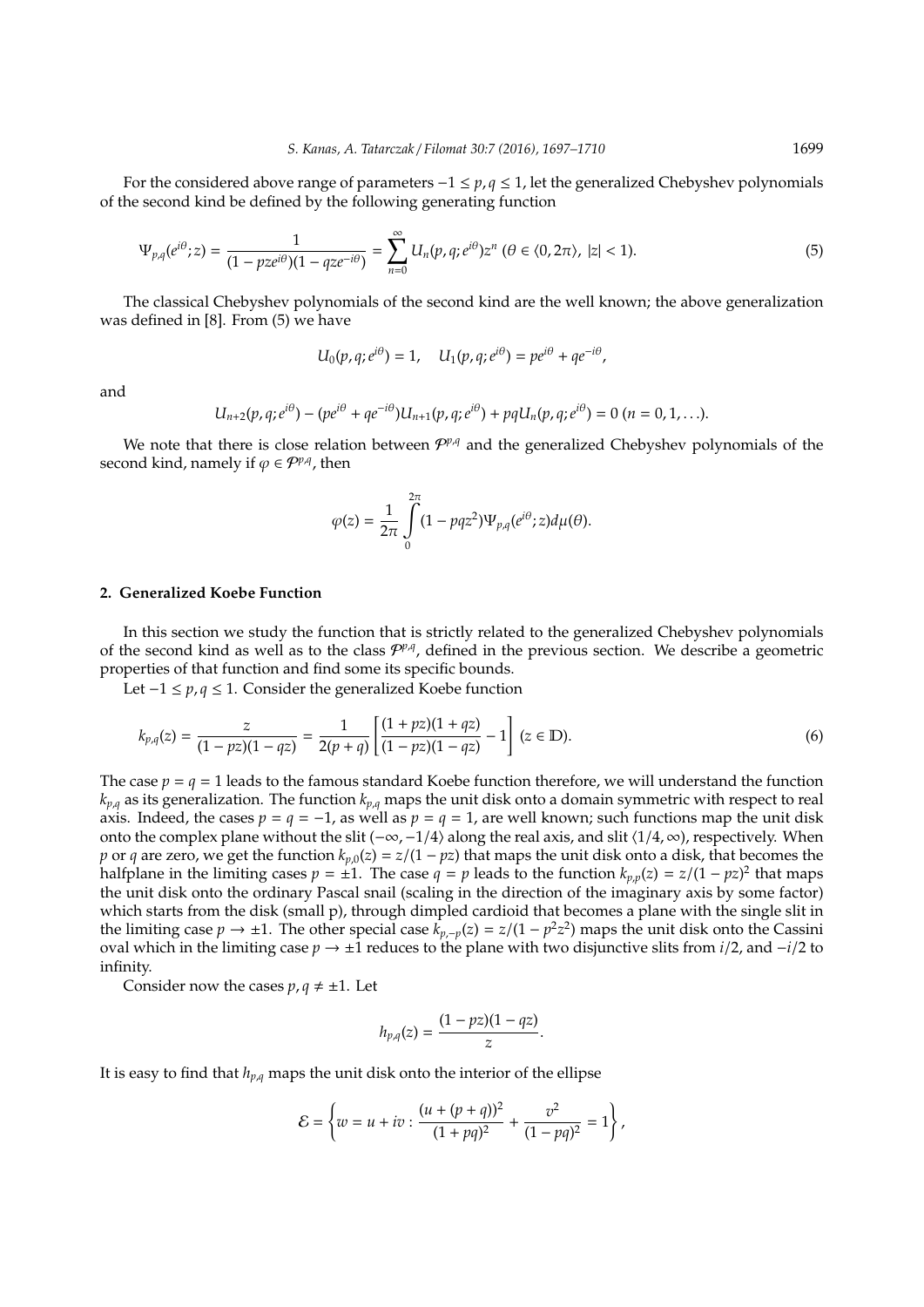that has a center at  $(-(p + q), 0)$ , eccentricity  $\varepsilon = 2\sqrt{|pq|}/(1 + pq)$  ( $pq \neq -1$ ), and intersects the real axis at the points  $((1-p)(1-q), 0)$ ,  $(-(1+p)(1+q), 0)$ . The inverse transformation  $T(w) = 1/w$  maps the ellipse onto the curve

$$
\mathcal{E}' = \left\{ u + iv : \frac{(u + (p + q)(u^2 + v^2))^2}{(1 + pq)^2} + \frac{v^2}{(1 - pq)^2} = (u^2 + v^2)^2 \right\},\,
$$

known as *Pascal snail (limac¸on of Pascal)*.

In the case when one of the parameter *p* or *q* is zero, say  $q = 0$ , the curve  $\mathcal{E}'$  is the circle with the center at  $S = (p/(1 - p^2), 0)$  and the radius  $R = 1/(1 - p^2)$ . In the other special case, when  $p + q = 0$ , we obtain the hippopede  $(u^2 + v^2)^2 = cu^2 + dv^2$ , with  $c = 1/(1 + pq)^2$ ,  $d = 1/(1 - pq)^2$  that is the bicircular rational algebraic curve of degree 4, symmetric with respect to both axes. When *d* > 0 (that is our case) such a curve is known as an elliptic leminiscate of Booth. For the case  $|p+q| = 1$  the Pascal snail is the conchoid of the circle, known also as a cardioid. For no case the hippopede is the Bernoulli leminiscate because it corresponds the case  $d = -c$ .

The equation of Pascal snail can be also transformed onto a form

$$
\left[u^2 + v^2 - \frac{p+q}{(1-p^2)(1-q^2)}u\right]^2 = \frac{1}{(1-p^2)(1-q^2)}\left(u^2 + \frac{(1+pq)^2}{(1-pq)^2}v^2\right).
$$

The intersection points of the  $\mathcal{E}'$  with the real axis are

$$
\left(\frac{1}{(1-p)(1-q)},0\right) \text{ and } \left(-\frac{1}{(1+p)(1+q)},0\right).
$$

Below, we present some images of the unit disk by  $k_{p,q}$  for some special choice of the parameters.



Fig. 1. The images of the unit disk by  $k_{p,q}$  for  $p + q = 0$ .



Fig. 2. The images of the unit disk by  $k_{p,q}$  for  $p + q = 1$ ;  $p + q < 1$ ;  $p + q > 1$ .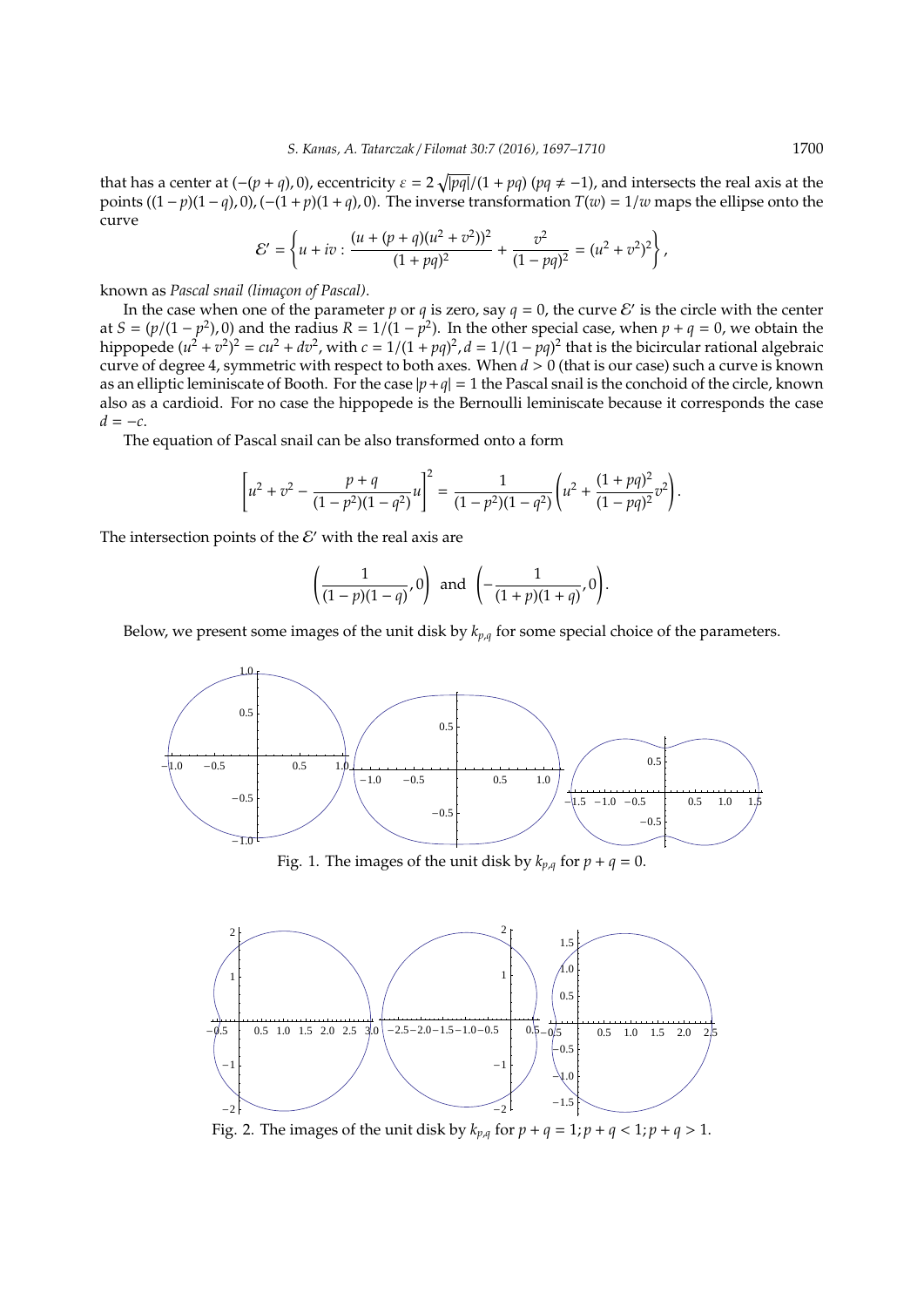The special case of the Pascal snail, it means an elliptic lemniscate (named later Booth lemniscate), was a topic of investigation by Booth ([1], [2] apparently given this name by Loria [6]). It has many interesting applications, for example, in mechanical linkages [14] and fluid physics [10]. It also appears in a solid geometry as an intersection of a plane with a spindle torus, or with Fresnel's elasticity surface [13].

We remain also, that in the case  $q = 1/p$  and  $p \in (0, 1)$ , the function  $k_{p,q}$  maps the unit disk onto a complement of the interval  $\langle -p/(1-p)^2, -p/(1+p)^2 \rangle$  on the negative axis. In the family *S*(*p*) of meromorphic univalent functions with the normalization  $f(0) = 0$ ,  $f'(0) = 1$ , and  $f(p) = \infty$  the function

$$
k_{p,\frac{1}{p}} = \frac{z}{\left(1 - \frac{1}{p}z\right)\left(1 - pz\right)}
$$

plays role of the Koebe functions. For example, Jenkins [5] showed that, if *f* ∈ *S*(*p*), and

$$
f(z) = z + \sum_{n=2}^{\infty} a_n z^n
$$
, and  $k_{p,1/p}(z) = z + \sum_{n=2}^{\infty} A_n z^n$  (|z| < p),

then  $a_n \le A_n$  for any  $n \ge 2$ . Fenchel [3] solved the minimum modulus problem and showed that

$$
\min_{|z|\to r} |f(z)| \ge |k_{p,1/p}(-r)| \quad \text{for all } f \in S(p).
$$

However, when  $q = 1/p$  and  $p \in (0, 1)$  we get  $q > 1$  so that, this case is outside the considered interval.

Now, we discuss some particular properties of  $k_{p,q}$ . By the properties of the ellipse  $\mathcal E$  it is easy to see that the points of the intersection with the real axis are  $\left(-\frac{1}{(1+p)(1+q)},0\right)$  and  $\left(\frac{1}{(1-p)(1-q)},0\right)$ . Therefore we may expect that they are realize min and max of the real part. Although, as we can see on Fig. 1. and Fig. 2. this is not a case.

**Proposition 2.1.** Let  $-1 < p, q < 1$ . The values of  $\max_{0 \le t \le 2\pi} \text{Re } k_{p,q}(e^{it})$ ,  $\min_{0 \le t \le 2\pi} \text{Re } k_{p,q}(e^{it})$ , are the following

$$
\max_{0 \le t \le 2\pi} \text{Re}\, k_{p,q}(e^{it}) = \begin{cases} \frac{1}{1-p} & \text{for} \quad q = 0, \\ \frac{1}{(1-p)(1-q)} & \text{for} \quad p = 0, \\ \frac{1}{(1-p)^2} & \text{for} \quad q = p, \\ \frac{1}{(1-p)(1-q)} & \text{for} \quad p, q \in (0,1), \ p \ne q, \\ \frac{- (1+pq)^2}{2(1-pq)[(p+q)(1-pq)+2\sqrt{pq(1-p^2)(1-q^2)}]} & \text{for} \quad p, q \in (-1,0), \ p \ne q. \end{cases}
$$
  
\n
$$
\min_{0 \le t \le 2\pi} \text{Re}\, k_{p,q}(e^{it}) = \begin{cases} \frac{1}{1+p} & \text{for} \quad q = 0, \\ \frac{-1}{1+q} & \text{for} \quad q = 0, \\ \frac{-1}{(1+p)(1+q)} & \text{for} \quad p = 0, \\ \frac{-1}{(1+p)^2} & \text{for} \quad q = p, \\ \frac{-1}{(1+p)^2} & \text{for} \quad p, q \in (0,1), \ p \ne q, \\ \frac{-1}{(1+p)(1+q)} & \text{for} \quad p, q \in (-1,0), \ p \ne q. \end{cases}
$$

*Proof.* Observe that

$$
Re k_{p,q}(e^{it}) = \frac{-(p+q) + (1+pq)\cos t}{(1-2p\cos t + p^2)(1-2q\cos t + q^2)} =: R(t),
$$

so that the extremes of  $\text{Re } k_{p,q}(e^{it})$  are located at the critical points of the derivative of  $R$  with respect to  $t$ . The equation  $R'(t) = 0$  is equivalent to the equation

$$
\sin t \left\{ 4pq(1+pq)\cos^2 t - 8pq(p+q)\cos t + (1+pq)\left[ (p+q)^2 - (1-pq)^2 \right] \right\} = 0,
$$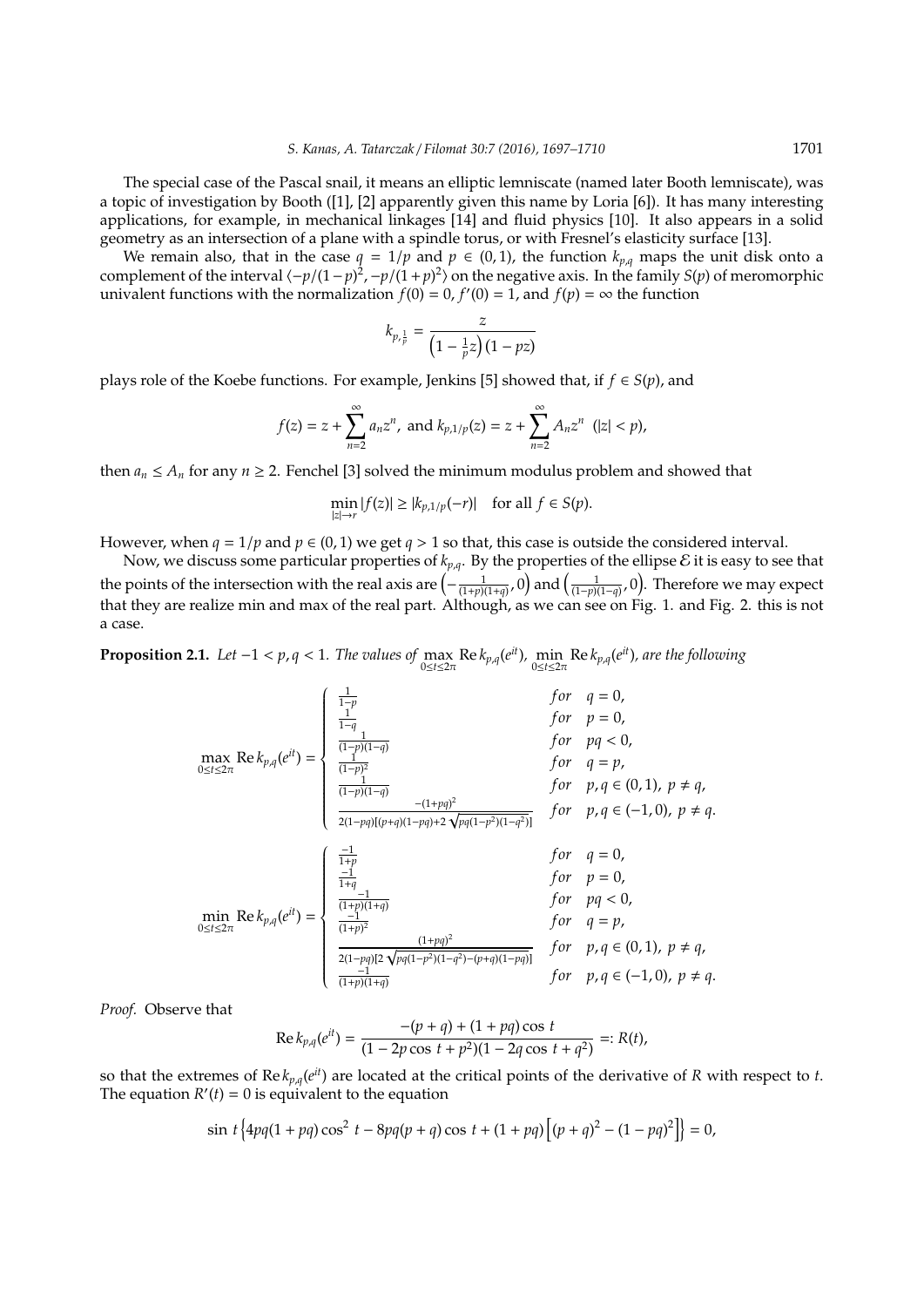therefore the obvious critical points are  $t = 0, t = \pi$ , and the solutions of the equation

$$
4pq(1+pq)\cos^2 t - 8pq(p+q)\cos t + (1+pq)\left[(p+q)^2 - (1-pq)^2\right] = 0.
$$

If *p* or *q* are zero, say  $q = 0$ , then the only critical points remain  $t = 0$  or  $t = \pi$ . For such *t* we have  $\text{Re } k_{p,q}(e^{it}) = 1/(1-p)$  and  $-1/(1+p)$ , respectively.

Let  $x = \cos t$ , then the above equality may be rewritten into the form

$$
4pq(1+pq)x^{2}-8pq(p+q)x+(1+pq)\left[(p+q)^{2}-(1-pq)^{2}\right]=0.
$$

Denote the above polynomial by *V*(*x*).

Assume now,  $pq \neq 0$ . Then *V* is a nondegenerate quadratic polynomial with the discriminant  $\Delta =$  $16pq(1-p^2)(1-q^2)(1-pq)^2$  which is negative for  $pq < 0$ , and positive when  $pq > 0$ . In the first case ( $pq < 0$ ) we are going back to the critical points  $t = 0$  or  $t = \pi$ , and for such  $t$  we obtain Re  $k_{p,q}(e^{it}) = 1/((1-p)(1-q))$ , and  $-1/((1 + p)(1 + q))$ , respectively. In the second case (when  $pq > 0$ ), there are two roots of *V*. We have to check that they satisfy the condition  $|x| \leq 1$ , because of the trigonometric substitution.

Note that the vertex of the parabola  $V(x)$  has the coordinates

$$
x_v = \frac{p+q}{1+pq}, \text{ and } y_v = -\frac{(1-pq)^2(1-p^2)(1-q^2)}{1+pq}.
$$

It is easy to see that  $|x_v|$  < 1 and  $y_v$  < 0. Moreover,

$$
V(-1) = (1 + pq)(1 - p2)(1 - q2) + 8pq(1 + p)(1 + q) > 0
$$

and

$$
V(1) = (1 + pq)(1 - p2)(1 - q2) + 8pq(1 - p)(1 - q) > 0.
$$

From this follows that the roots are situated in the interval  $(-1, 1)$ , and its location depend on the value *V*(0). The polynomial *V* possesses the roots of the form:

$$
x_{1,2} = \frac{p+q}{1+pq} \pm \frac{1-pq}{2(1+pq)} \sqrt{\frac{(1-p^2)(1-q^2)}{pq}},
$$

and assume  $x_1 < x_2$ . Let  $\cos t_1 = x_1$ , and  $\cos t_2 = x_2$ . The values of Re  $k_{p,q}(e^{it})$  at  $t_1, t_2$  are

$$
R_1 = R(t_1) = \frac{-(1+pq)^2}{2(1-pq)[2\sqrt{pq(1-p^2)(1-q^2)} + (p+q)(1-pq)]},
$$

and

$$
R_2 = R(t_2) = \frac{(1+pq)^2}{2(1-pq)[2\sqrt{pq(1-p^2)(1-q^2)}-(p+q)(1-pq)]}.
$$

Moreover *R*<sub>2</sub> < *R*<sub>1</sub> < 0 for *p*, *q* ∈ (0, 1), and *R*<sub>1</sub> > *R*<sub>2</sub> > 0 for *p*, *q* ∈ (−1, 0).

Set also

$$
R_{\pi} = R(\pi) = \frac{-1}{(1+p)(1+q)}, R_0 = R(0) = \frac{1}{(1-p)(1-q)}.
$$

Consider first the case  $p, q \in (0, 1)$ ,  $p \neq q$ . Then, we have  $R_{\pi}, R_2, R_1 < 0$ ,  $R_0 > 0$ , and  $R_2 < R_1$ . Therefore, the maximum value of Re  $k_{p,q}(e^{it})$  is  $R_0$ , and minimum is min $\{R_\pi, R_2\} = R_2$ .

Let now *p*, *q* ∈ (−1,0), *p* ≠ *q*. Then  $R_π$  < 0, and  $R_0$ ,  $R_2$ ,  $R_1$  > 0, hence min  $Re k_{p,q}(e^{it}) = R_π$ , and max  $\text{Re } k_{p,q}(e^{it}) = \max\{R_0, R_1\} = R_1$ . In conclusion we obtain the thesis.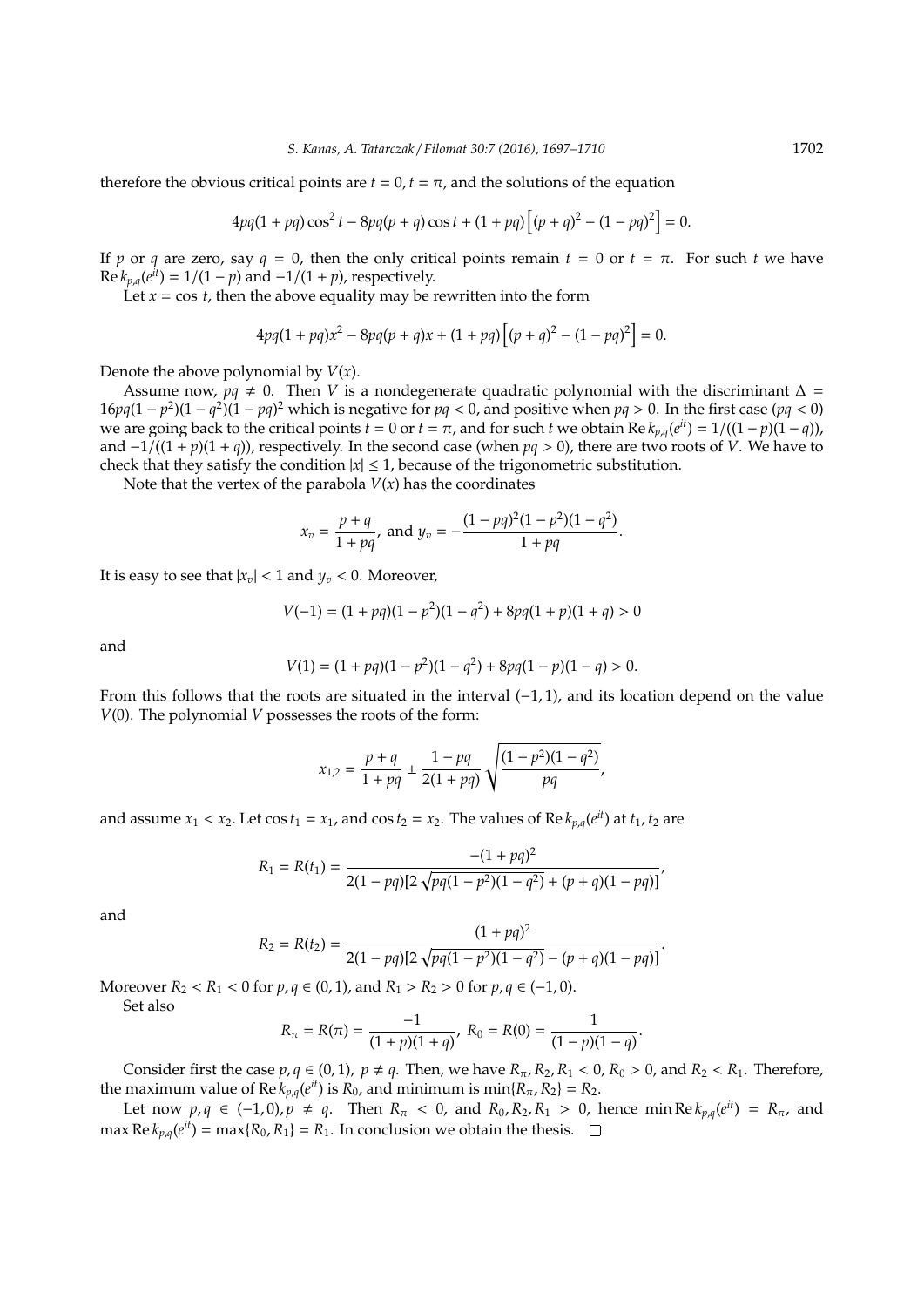**Proposition 2.2.** *Let*  $-1 < p, q < 1$ *. The values of*  $\max_{0 \le t \le 2\pi} |k_{p,q}(e^{it})|$ *, are the following* 

$$
\max_{0 \le t \le 2\pi} |k_{p,q}(e^{it})| = \begin{cases} \frac{1}{(1-p)(1-q)} & \text{for} \quad q \ge -p, \\ \frac{1}{(1+p)(1+q)} & \text{for} \quad q \le -p. \end{cases}
$$

*Proof.* We note that

$$
|k_{p,q}(e^{it})|^2 = \frac{1}{(1+p^2-2p\cos t)(1+q^2-2q\cos t)} =: M(t).
$$

Then

$$
M'(t) = -\frac{2[(p+q)(1+pq) - 4pq\cos t]\sin t}{(1+p^2-2p\cos t)^2(1+q^2-2q\cos t)^2}.
$$

Hence  $M'(t) = 0$  if and only if  $[(p + q)(1 + pq) - 4pq \cos t] \sin t = 0$ , for  $t \in (0, 2\pi)$ . The roots of the last equation are  $t = 0$  or  $t = \pi$ , and the solutions of the equation

$$
\cos t = \frac{(p+q)(1+pq)}{4pq},
$$

if and only if the expression of the right hand side lies in the interval h−1, 1i. Let *t*<sup>0</sup> be the solution of the last equation. We have

$$
M(0) = \frac{1}{(1-p)^2(1-q)^2}, \quad M(\pi) = \frac{1}{(1+p)^2(1+q)^2},
$$

and

$$
M(t_0) = \frac{-4pq}{(q-p)^2(1-pq)^2} \quad for \quad pq < 0.
$$

Comparing all values we conclude that  $M(t_0) < M(0)$  and  $M(t_0) < M(\pi)$ , therefore the thesis holds.  $\square$ 

**Proposition 2.3.** *Let*  $-1 < p, q < 1$ *. The values of*  $\max_{0 \le t \le 2\pi} |\text{Im} k_{p,q}(e^{it})|$  *are the following* 

$$
\max_{0 \le t \le 2\pi} \left| \text{Im} \, k_{p,q}(e^{it}) \right| = \begin{cases} \frac{1}{1-p^2} & \text{for} \\ \frac{1}{1-q^2} & \text{for} \\ \frac{1-p^2}{(1+p^2)^2} & \text{for} \end{cases} p \in (1 - \sqrt{2}, \sqrt{2} - 1) \setminus \{0\}, q = -p, \\ \frac{1}{4|p|} & \text{for} \quad p \in (-1, 1 - \sqrt{2}) \cup (\sqrt{2} - 1, 1), q = -p, \\ \frac{1}{\Phi(t_i)} & \text{for} \qquad \text{the remaining cases,} \end{cases}
$$

*where* Φ(*t*) *is a function given by the equality*

$$
\Phi(t) = \frac{(1 + pq)\sin t}{(1 - 2p\cos t + p^2)(1 - 2q\cos t + q^2)}
$$

*and t<sup>i</sup>* (*i* = 1, 2) *is a solution of the equation*

$$
-4pqx^3 + [8pq + (1 + p^2)(1 + q^2)]x - 2(p + q)(1 + pq) = 0,
$$

*from the interval*  $(0, \pi/2)$ *, and*  $\langle \pi/2, \pi \rangle$  *(with x = cos t), respectively.* 

*Proof.* We note that  $\text{Im } k_{p,q}(e^{it})$  equals

Im 
$$
k_{p,q}(e^{it}) = \frac{(1 + pq)\sin t}{(1 - 2p\cos t + p^2)(1 - 2q\cos t + q^2)} =: \Phi(t),
$$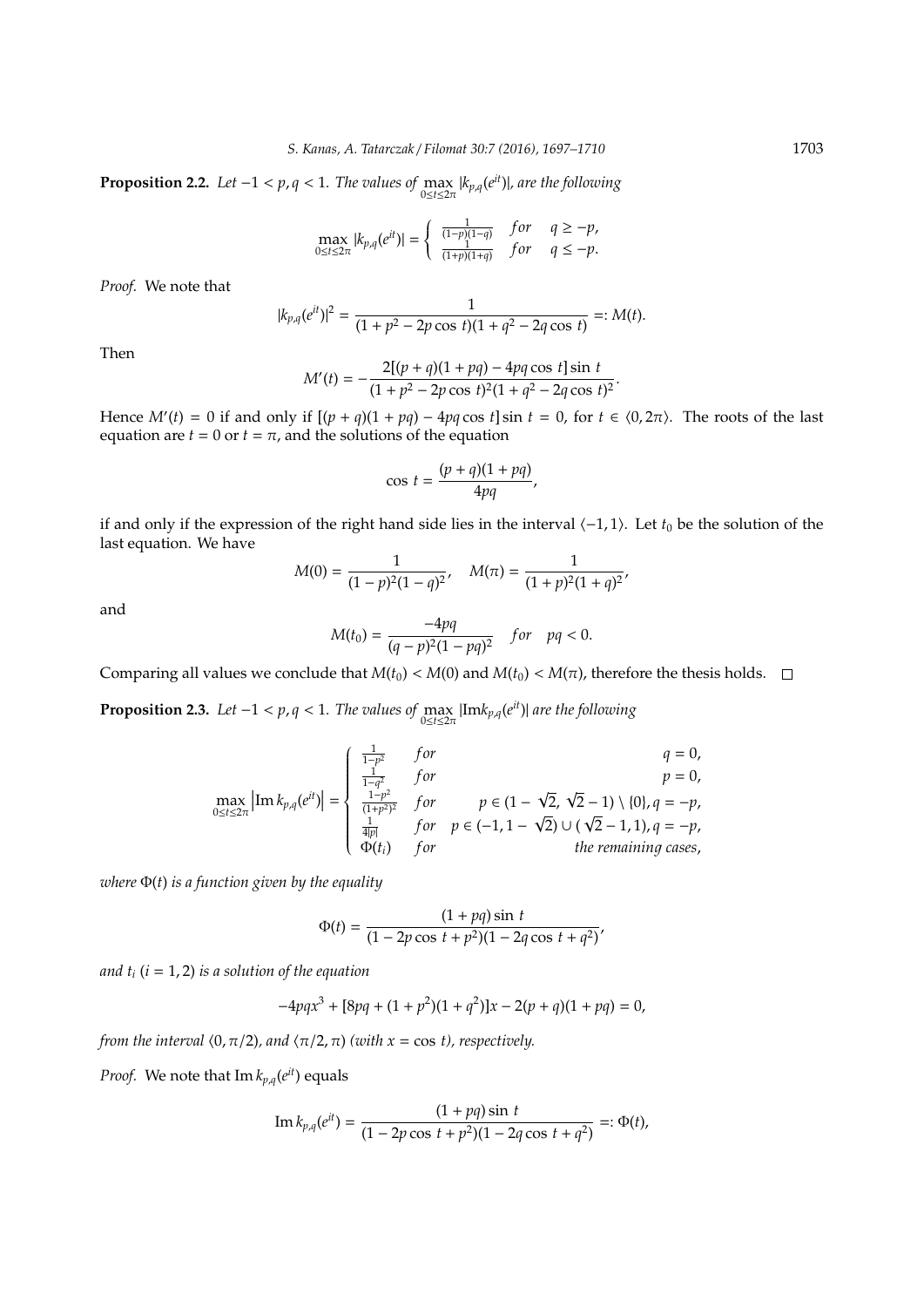and attains its maximum at the point in which

$$
-4pqx^3 + [8pq + (1 + p^2)(1 + q^2)]x - 2(p + q)(1 + pq) = 0,
$$
\n(7)

where  $x = \cos t$ .

In the case when  $pq = 0$ , say  $q = 0$ , we immediately have

$$
\max_{0 \le t \le 2\pi} \left| \text{Im } k_{p,q}(e^{it}) \right| = \frac{1}{1 - p^2}.
$$

Assume now  $pq \neq 0$  and let  $a = p + q$ ,  $b = pq$  (hence  $b \neq 0$ ). Then the equation (7) may be rewritten into the form

$$
-4bx^3 + [a^2 + (b+3)^2 - 8]x - 2a(b+1) = 0,
$$
\n(8)

where  $-2 < a < 2, -1 < b < 1, b ≠ 0$ . Denote the above polynomial by *W*(*x*). The derivative *W'*(*x*) =  $-12bx^2 + [a^2 + (b+3)^2 - 8]$  has the roots satisfying  $x^2 \le 1$  only if  $a^2 + (b-3)^2 \le 8$  that is equivalent to  $(p - q)^2 + (1 - pq)^2 \le 0$ , which is impossible by the assertions. Therefore the sign of *W'* is constant on (−1, 1). Since

$$
W(-1) = -(a+b+1)^2 = -(1+p)^2(1+q)^2 < 0,
$$
  
 
$$
W(1) = (a-b+1)^2 = (p+q-pq+1)^2 > 0,
$$

and the sign of *W'* is constant in (−1, 1) we conclude that *W* increases in the entire interval. Because of the fact that  $\tilde{W}(0) = -2a(b+1)$  the single root is located at  $(-1,0)$  or  $(0,1)$ . Next two roots, if there exist, are outside the interval (−1, 1).



Fig. 3. The range of the parameters *a*, *b*.

Consider now the location of the roots of the polynomial *W*.

1.  $a = 0$ , then  $q = -p$ . This assertion imposes the second one, namely  $pq < 0$ , that is  $b < 0$ . The equation (8) now reduces to the following

$$
-4bx^3 + [(b+1)^2 + 4b]x = 0,
$$

from that  $x = 0$  or  $x^2 = \frac{(b+1)^2 + 4b}{4b}$  $\frac{dy}{dt}$ . By the trigonometric substitution  $x = \cos t$ , it must hold

$$
\frac{(b+1)^2 + 4b}{4b} = 1 + \frac{(b+1)^2}{4b} \le 1 \quad \text{and} \quad 1 + \frac{(b+1)^2}{4b} \ge 0,
$$

that is satisfied only when  $b \in (-1, 2)$  $\sqrt{2}$  − 3). Thus, for *b* ∈ (−1, 2  $\overline{R}$  − 3). Thus, for  $b \in (-1, 2\sqrt{2} - 3)$  the polynomial *W* has three roots, and a single root when  $b \notin (-1, 2\sqrt{2}-3)$ .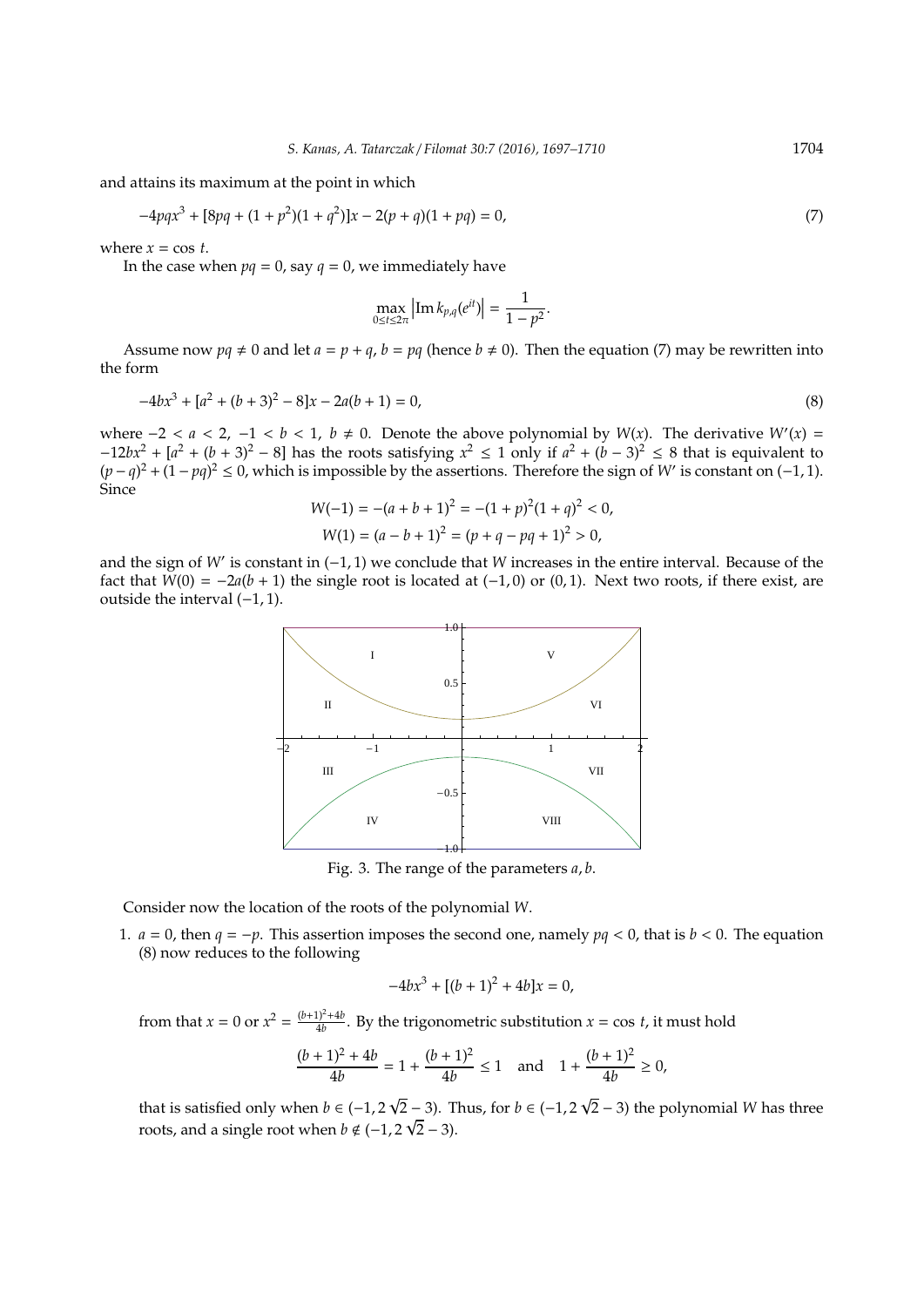- 2. *a* < 0, *b* > 0, and  $a^2 + (b-3)^2 < 8$  (a domain I). Since  $a^2 + (b-3)^2 < 8$  is equivalent to  $(p-q)^2 + (1-pq)^2 < 0$ the case leads to the contradiction.
- 3. *a* < 0, *b* > 0, and  $a^2 + (b 3)^2 > 8$  (a domain II). Since then also  $a^2 + (b + 3)^2 > 8$  the sign change of the coefficients for  $W(x)$  is  $(-, +, +)$  and  $(+, -, +)$  for  $W(-x)$ . Hence, by the Descartes-Harriot rule, there are one positive and two negative roots. By the fact that *W*(−1) < 0, *W*(0) > 0 the root is located in (-1,0). Next two zeros are located in  $(-\infty, -1)$  and  $(1, \infty)$ .
- 4.  $a < 0$ ,  $b < 0$ , and  $a^2 + (b + 3)^2 > 8$  (a domain III). The sign change of the coefficients is  $(+, +, +)$  for *W*(*x*) and (−,−,+) for *W*(−*x*). Therefore *W* has no positive roots, and one negative zero, that belongs to  $(-1, 0)$ .
- 5.  $a < 0$ ,  $b < 0$ , and  $a^2 + (b + 3)^2 < 8$  (a domain IV). Then the sign change of the coefficients of  $W(x)$  is (+,−,+) and (−,+,+) for *W*(−*x*). Hence there are two positive and one negative root. By the fact that  $W(-1) < 0$ ,  $W(0) > 0$  the root is located in (-1, 0). Next two zeros, if there exist, are located in (1,  $\infty$ ).
- 6.  $a > 0$ ,  $b > 0$ , and  $a^2 + (b 3)^2 < 8$  (a domain V). This case leads to the contradiction by the similar argument as in the case (2).
- 7. *a* > 0, *b* > 0, and  $a^2 + (b 3)^2$  > 8, then  $a^2 + (b + 3)^2$  > 8 (a domain VI). Then the sign change of the coefficients is (−,+,−) for *W*(*x*) and (+,−,−) for *W*(−*x*). Hence there are two positive and one negative root. By the fact that  $W(0) < 0, W(1) > 0$ , one root is located in  $(0, 1)$ . Next two zeros are located in  $(-\infty, -1)$  and  $(1, \infty)$ .
- 8.  $a > 0$ ,  $b < 0$ , and  $a^2 + (b + 3)^2 > 8$  (a domain VII). Then the sign change of coefficients is  $(+, +, -)$  for *W*(*x*) and (−,−,−) for *W*(−*x*). Hence there are one positive and no negative root. By the fact that  $W(0) < 0, W(1) > 0$  the root is located in  $(0, 1)$ .
- 9.  $a > 0$ ,  $b < 0$ ,  $a^2 + (b + 3)^2 < 8$ , then also  $a^2 + (b 3)^2 > 8$ . (a domain VIII). Thus the sign change of the coefficients (+,−,−) for *W*(*x*) and (−,+,−) for *W*(−*x*). Hence there are one positive and two negative roots. By the fact that *W*(0) < 0, *W*(1) > 0 the root is located in (0, 1). Next two zeros, if there exist, are located in  $(-\infty, -1)$ .
- 10.  $a^2 + (b+3)^2 = 8$ , so that  $b < 0$ . In this case a root is given by the equation

$$
x^3 = -\frac{a(b+1)}{2b} \in (-1,1) \setminus \{0\},\
$$

and this condition is satisfied for  $2 - \frac{2}{b+1} < a < -2 + \frac{2}{b+1}$ , with  $b < 0$ .

In terms of parameters *p* and *q* the domains I - VIII are represented in a Fig. 4. Since the cases (2) and (6) lead to the contradiction (domains I and V), we study only the remaining cases, and domains I, V are not marked on a Fig. 4.



Fig. 4. The range of the parameters *p*, *q* that correspond to the range of *a*, *b*.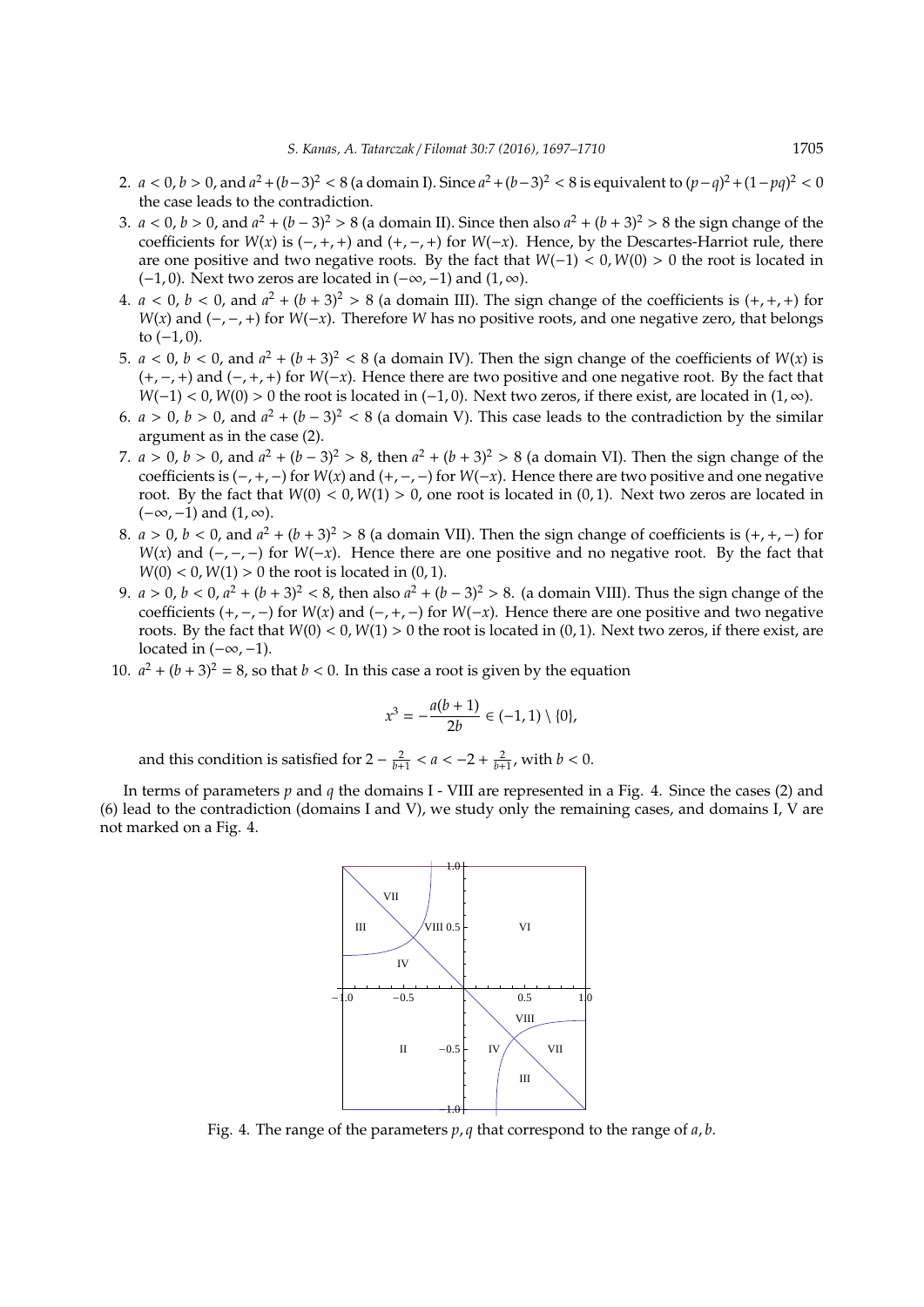We note that each root of the polynomial *W*(*x*) corresponds to two roots of the polynomial *W*(cos *t*) in (0,  $2\pi$ ) but, by the symmetry, we may consider only the interval (0,  $\pi$ ). Observe next, that the function  $W(\cos t)$  is decreasing in the interval  $(0, \pi)$ , as a function of the variable *t*, therefore the root of the polynomial *W*(*x*) located in the interval (−1, 1) is the local maximum of *W*(cos *t*).

Now, we analyze the polynomial *W*(cos *t*) as regards to the variable *t*.

In the case (1) we obtain two subcases. The first correspond to  $p \in (1 -$ 2,  $\sqrt{2} - 1$ ) \ {0}. In this case there is the unique critical point *x* = 0, and  $\max_{0 \le t \le 2\pi}$  $\left| \text{Im} \, k_{p,q}(e^{it}) \right| = \frac{1-p^2}{(1+p^2)}$  $\frac{1-p}{(1+p^2)^2}$ . The second subcase corresponds to *p* ∈ (−1, 1 − 2) ∪ (  $\sqrt{2} - 1$ , 1), and  $q = -p$ , and then there are three critical points:  $x = 0$  and  $x = \pm \sqrt{\frac{(b+1)^2 + 4b^2}{4b^2}}$ 4*b* from which max  $|{\rm Im}k_{p,q}|$  is attained at the point *t* corresponding to  $x = \pm \sqrt{\frac{(b+1)^2 + 4b^2}{4b}}$  $\frac{4b^{1}+4b}{4}$  and the maximum then

equals  $\frac{1}{4|p|}$ . The case (3) (set II, Fig. 4.) corresponds to the set

$$
\{(p,q): q < -p, pq > 0, (p+q)^2 + (pq-3)^2 > 8\} = \{(p,q): p \in (-1,0), q \in (-1,0)\}.
$$

In this instance there is a single solution of (8), that corresponds to a root  $t_0\in(\pi/2,\pi)$ , where max  $|{\rm Im}\,k_{p,q}(e^{it})|$ is attained.

The case (4) (domain III, Fig. 4.) corresponds to the set

$$
\begin{aligned} \n\{(p,q): q &< -p, pq < 0, (p+q)^2 + (pq+3)^2 > 8\} \\
&= \left\{(p,q): p \in (-1, \sqrt{3}-2), \frac{-4p - \sqrt{16p^2 - (p^2+1)^2}}{1+p^2} \le q < -p\right\}. \n\end{aligned}
$$

In this instance there is single solution of (8), that is a single zero in  $t_0 \in (\pi/2, \pi)$ , where max  $|\text{Im } k_{p,q}(e^{it})|$  is attained.

The case (5) (set IV, Fig. 4.) corresponds to

$$
\begin{aligned} \n\{(p,q): q &< -p, pq < 0, (p+q)^2 + (pq+3)^2 < 8\} \\
&= \left\{(p,q): p \in (-1, 1-\sqrt{2}), 0 < q < \frac{-4p - \sqrt{16p^2 - (p^2+1)^2}}{1+p^2} \right\} \\
\cup \{(p,q): p \in (1-\sqrt{2}, 0), 0 < q < -p\}. \n\end{aligned}
$$

In this case there is single zero of (8), and a single  $t_0 \in (\pi/2, \pi)$ , where max  $|\text{Im } k_{p,q}(e^{it})|$  is attained.

The case (9) (domain VIII, Fig. 4.) corresponds to a set

$$
\begin{aligned} \n\{(p,q): q > -p, pq < 0, (p+q)^2 + (pq+3)^2 < 8\\ \n&= \left\{ (p,q): p \in (1-\sqrt{2}, \sqrt{3}-2), -p < q < \frac{-4p - \sqrt{16p^2 - (p^2+1)^2}}{1+p^2} \right\} \\ \n&\cup \{(p,q): p \in (\sqrt{3}-2,0), -p < q < 1\}, \n\end{aligned}
$$

and a root of *W* is in the interval  $(0, \pi/2)$ .

The case (7) (set VI, Fig. 4.) is symmetric to the case (3) and corresponds to the set  $\{(p,q): q > -p, pq > 0\}$ . The case (8) (domain VII, Fig. 4.) corresponds to the set

$$
\{(p,q): q > -p, pq < 0, (p+q)^2 + (pq+3)^2 > 8\},
$$

and a root of *W* lies in the interval  $(0, \pi/2)$ .

For the domains II - IV there is only one zero in  $(\pi/2, \pi)$ , say  $t_2$ , and for the domains VI - VIII there is only one zero in  $(0, \pi/2)$ , say  $t_1$ . Then max  $|\text{Im } k_{p,q}(e^{it})| = \Phi(t_i)$ , where  $t_i$  is the only zero in the respective interval  $(i = 1, 2)$ .

Reassuming, we obtain the thesis.  $\square$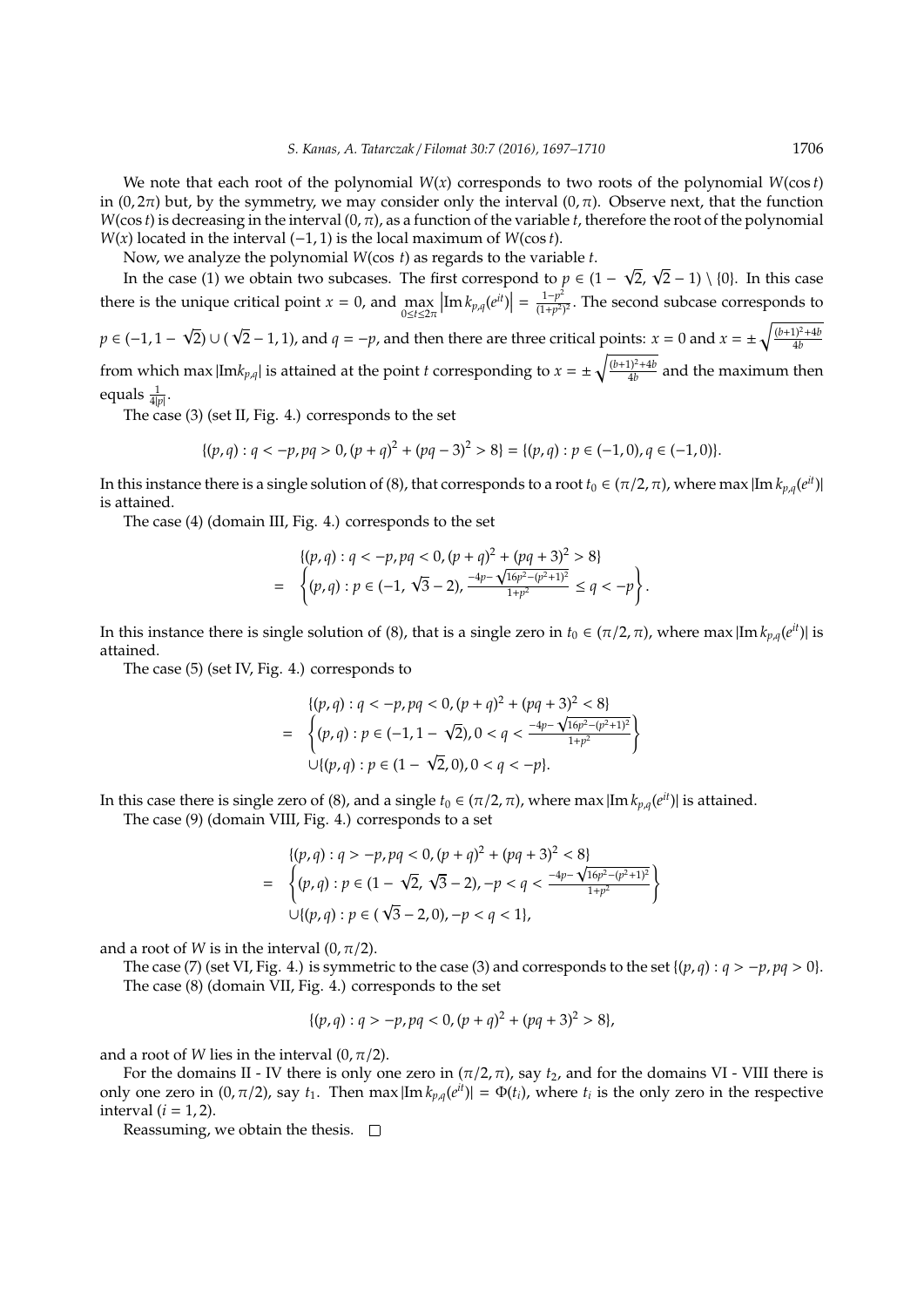It is easy to find the coefficients of  $k_{p,q}$  since

$$
k_{p,q}(z) = \frac{1}{p-q} \left( \frac{1}{1-pz} - \frac{1}{1-qz} \right),\,
$$

so that for  $n = 1, 2, \cdots$ 

$$
a_n = \begin{cases} \frac{p^n - q^n}{p - q} & \text{for } p \neq q, \\ np^{n-1} & \text{for } q = p. \end{cases}
$$

Also, we note that

$$
k_{p,q}(z)=\frac{z}{(1-pz)(1-qz)}=z\Psi_{p,q}(1;z)=z\sum_{n=0}^{\infty}U_{n}(p,q;1)z^{n},
$$

so that there is a close relationship between generalized Koebe function and generalized Czebyshev polynomials.

As we can see the domain bounded by the ellipse  $\mathcal{E}'$  is convex or convex in the direction of real axis for some cases of the parameters  $p$  and  $q$ . The same concerns the starlikeness of  $k_{p,q}$ . Indeed, in [7] it was proved that the function  $k_{p,q}$  is  $\alpha$  - starlike in  $\mathbb D$  with

$$
\alpha=\alpha(p,q)=\frac{1}{2}\left(\frac{1-|p|}{1+|p|}+\frac{1-|q|}{1+|q|}\right),
$$

and convex in the disk  $|z| < r_c(p,q)$ , where

$$
r_c(p,q) = \frac{2}{t + \sqrt{t^2 - 4|p||q|}} \quad \text{and} \quad t = \frac{|p| + |q| + \sqrt{|p|^2 + |q|^2 + 34|p||q|}}{2}.
$$

**Lemma 2.4.** *Let*  $-1 \le p, q \le 1$ ,  $|pq| \ne 1$ . *The function*  $k_{p,q}$  *is convex of order*  $\alpha$  *in*  $\mathbb{D}$  *for* 

$$
\alpha(p,q) = \frac{2(1-|pq|)}{(1+|p|)(1+|q|)} - \frac{1+|pq|}{1-|pq|}.\tag{9}
$$

*Proof.* We note that

$$
1+\frac{zk_{p,q}^{\prime\prime}(z)}{k_{p,q}^{\prime}(z)}=\frac{1+pz}{1-pz}+\frac{1+qz}{1-qz}-\frac{1+pqz^2}{1-pqz^2},
$$

hence, applying

$$
\frac{1-r}{1+r} \leq \text{Re} \frac{1+z}{1-z} \leq \frac{1+r}{1-r}, \; |z|=r<1,
$$

we find that

$$
\text{Re}\Bigg(1+\frac{zk_{p,q}^{\prime\prime}(z)}{k_{p,q}^{\prime}(z)}\Bigg)\geq \frac{1-|p|}{1+|p|}+\frac{1-|q|}{1+|q|}-\frac{1+|p||q|}{1-|p||q|}.
$$

The function is convex of order  $\alpha$ , if the inequality

$$
\frac{1-|p|}{1+|p|} + \frac{1-|q|}{1+|q|} - \frac{1+|p||q|}{1-|p||q|} > \alpha
$$

holds, it means if  $\alpha < \alpha(p, q)$ , where

$$
\alpha<\frac{2(1-|pq|)}{(1+|p|)(1+|q|)}-\frac{1+|pq|}{1-|pq|}.
$$

Since the right hand side is less than 1, the assertion follows.  $\Box$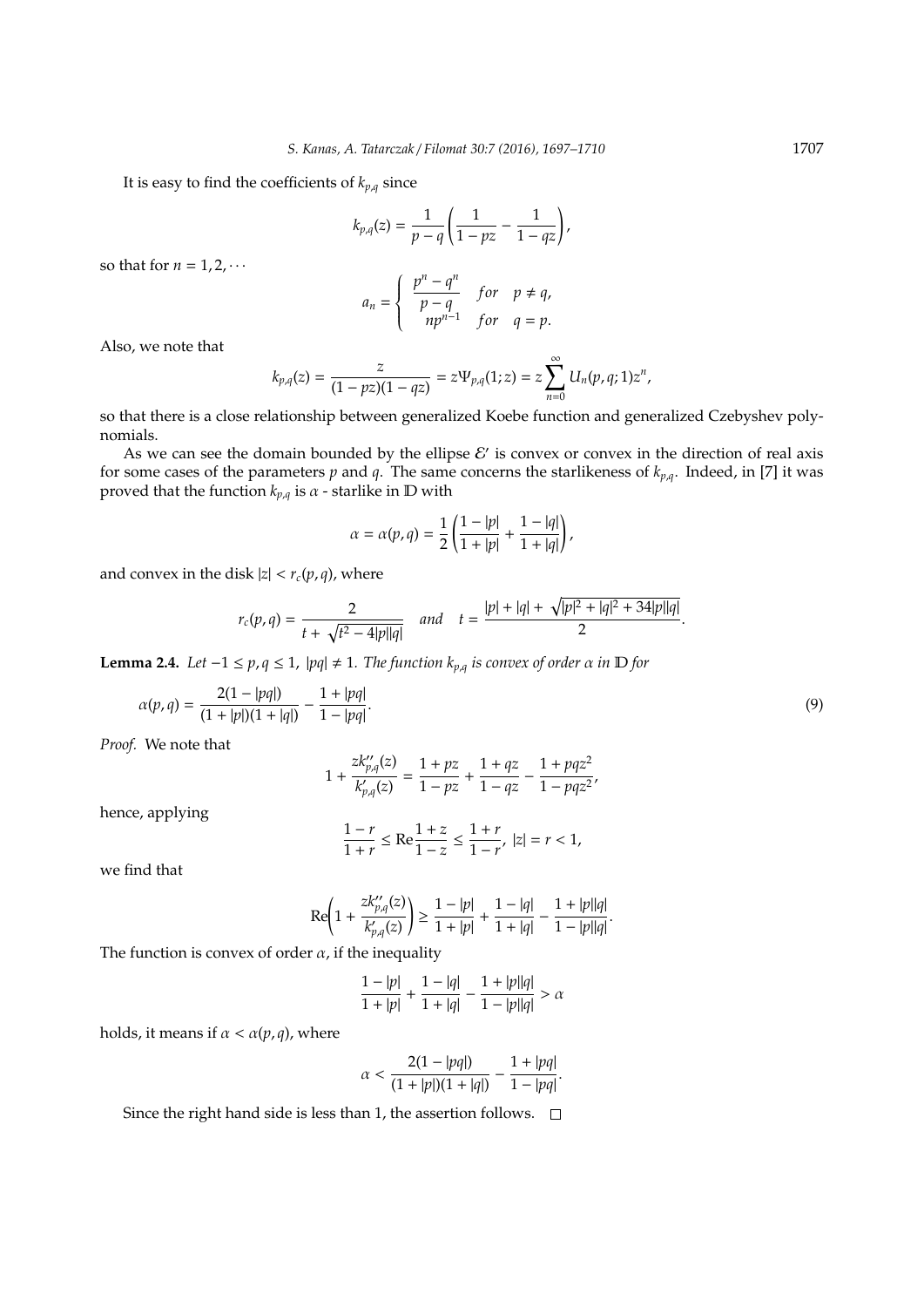#### **3. Generalized Typically Real Functions**

Let  $\mathcal{T}_\mathbb{R}$  denote the class of functions that are analytic in  $\mathbb{D} = \{z : |z| < 1\}$ , and satisfying the condition Im  $\{f(z)\}\$ Im  $\{z\} \geq 0$  in  $\mathbb D$ . Thus  $\mathcal T_{\mathbb R}$  is the class of typically real functions introduced by Rogosinski [12]. Robertson [11] has shown that, if  $f \in \mathcal{T}_{\mathbb{R}}$ , then

$$
f(z) = \int_{-1}^{1} \frac{z d\mu(t)}{1 - 2tz + z^2} \qquad (z \in \mathbb{D}),
$$

where  $\mu(t)$  is the unique probability measure on the segment  $\langle -1, 1 \rangle$ . By the Rogosinski's result [12] we know that a (normalized) typically real function *f* can be written as

$$
f(z) = \frac{z}{1 - z^2} \varphi(z)
$$

for some  $\varphi \in \mathcal{P}_{\mathbb{R}}$ , and that the set of extreme points of the class  $\mathcal{T}_{\mathbb{R}}$  consists of the functions

$$
\varphi_t(z) = \frac{z}{1 - 2tz + z^2} \qquad (t \in \langle -1, 1 \rangle).
$$

The class  $\mathcal{T}_\mathbb{R}$  was intensively studied because of the Bieberbach conjecture, and the relation  $\mathcal{T}_\mathbb{R} = \overline{co} S_\mathbb{R}$ , where  $S_{\mathbb{R}}$  denotes the class of univalent functions in D with real coefficients, and  $\overline{co} S_{\mathbb{R}}$  denotes the closed convex hull of  $S_{\mathbb{R}}$ .

Let  $\mathcal{T}^{p,q}$  be the class of *generalized typically-real functions* [7], that is the class of all functions analytic in the unit disk, and given by

$$
f(z) = \frac{1}{2\pi} \int_{0}^{2\pi} \frac{z d\mu(\theta)}{(1 - e^{i\theta} p z)(1 - e^{-i\theta} q z)} \qquad (z \in \mathbb{D}),
$$
 (10)

where  $\mu(\theta)$  is the probability measure on  $\langle 0, 2\pi \rangle$ .

We note that there is a close connection between  $P^{p,q}$  and  $T^{p,q}$ , below.

**Theorem 3.1.** *Let*  $-1 \le p, q \le 1$ *. If*  $g \in \mathcal{P}^{p,q}$  *then* 

$$
f(z) = \frac{z}{1 - pqz^2} g(z) \in \mathcal{T}^{p,q}
$$

*Conversely, if*  $f \in T^{p,q}$ *, then* 

$$
g(z) = \frac{1 - pqz^2}{z} f(z) \in \mathcal{P}^{p,q}.
$$
\n
$$
(11)
$$

.

*Proof.* Let  $f \in \mathcal{T}^{p,q}$ . Then the function

$$
g(z) = \frac{1 - pqz^2}{z} f(z) = 1 + a_2 z + (a_3 - pq)z^2 + \cdots
$$

is regular in  $D$  since the pole at  $z = 0$  is canceled by the zero of  $f$  at the same point. Further  $g(0) = 1$ . Also, we note that

$$
g(z) = \frac{1 - pqz^2}{z} \frac{1}{2\pi} \int_{0}^{2\pi} \frac{z d\mu(\theta)}{(1 - e^{i\theta}pz)(1 - e^{-i\theta}qz)} = \frac{1}{2\pi} \int_{0}^{2\pi} \frac{1 - pqz^2}{(1 - e^{i\theta}pz)(1 - e^{-i\theta}qz)} d\mu(\theta).
$$

Then  $g \in \mathcal{P}^{p,q}$ .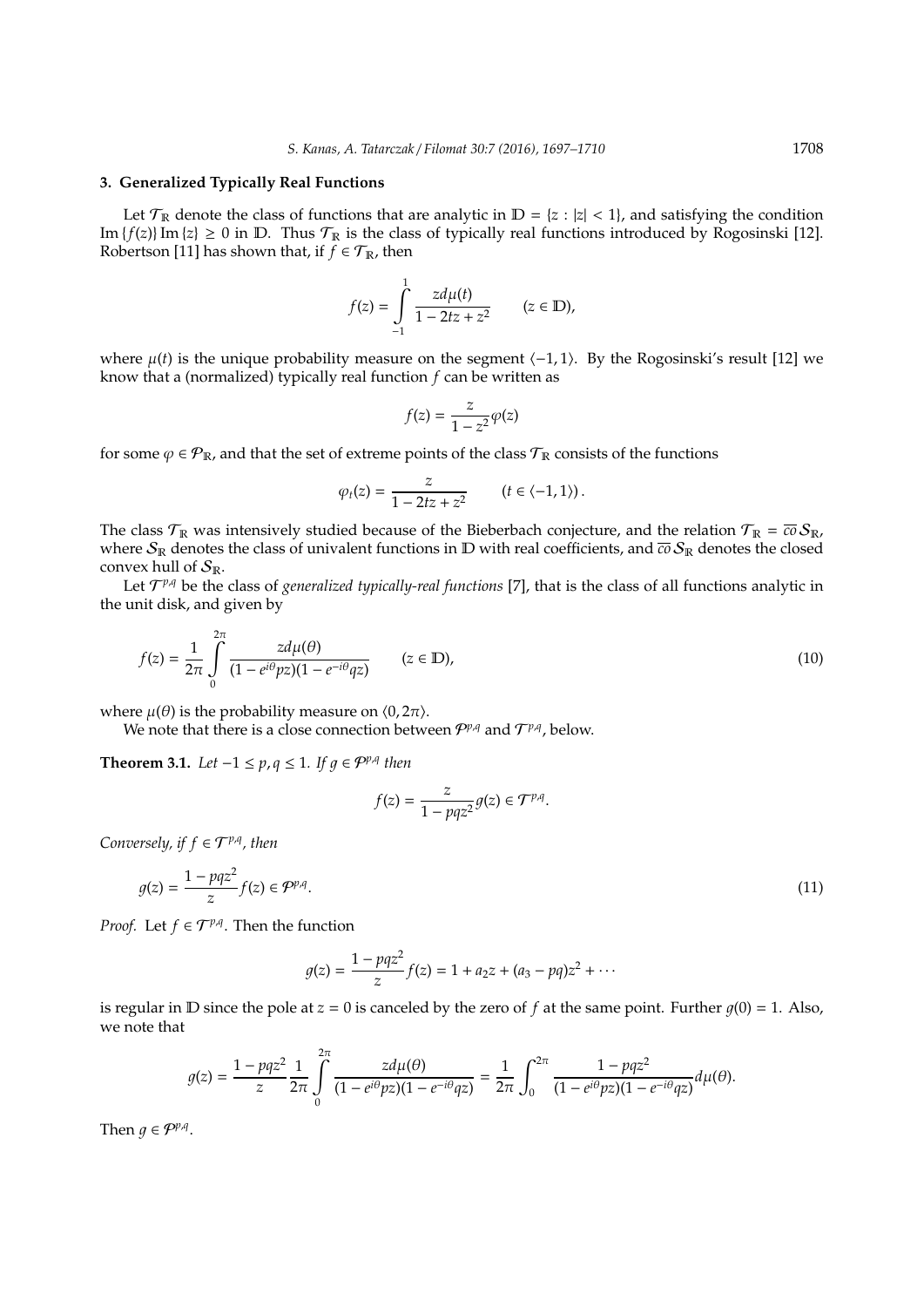Conversely suppose  $g \in \mathcal{P}^{p,q}$  and  $f(z) = zg(z)/(1 - pqz^2)$ . The function

$$
f(z) = \frac{z}{1 - pqz^2} g(z) = \frac{1}{2\pi} \int_0^{2\pi} \frac{z}{(1 - e^{i\theta}pz)(1 - e^{-i\theta}qz)} d\mu(\theta)
$$

has the standard normalization  $f(0) = 0 = f'(0) - 1$  and is univalent in D.

We observe that  $\mathcal{T}^{1,1} = \mathcal{T}_{\mathbb{R}}$  and  $\mathcal{T}^{1,0} = \mathcal{T}^{0,1} = \overline{co} \, CV$ .

**Remark 3.1.** Let  $z = e^{it}$ , and  $f \in \mathcal{T}^{p,q}$ . Then, we have

$$
\text{Re} \frac{1 - pqz^2}{z} f(z) = \text{Re} (e^{-it} - pqe^{it}) f(e^{it})
$$
  
= 
$$
(1 - pq) \cos t \text{Re} f(e^{it}) + (1 + pq) \sin t \text{Im} f(e^{it})
$$

so that  $\text{Re} \frac{1 - pqz^2}{z}$  $\frac{pqz}{z}$   $f(z) > 0$ , if and only if (extending the inequality to the whole D)

$$
(1 - pq)\text{Re}\{z\}\text{Re}\{f(z)\} + (1 + pq)\text{Im}\{f(z)\}\text{Im}\{z\} > 0.
$$
 (12)

We see that if  $pq = 1$  the above condition reduces to the following

$$
\operatorname{Im}\left\{f(z)\right\}\operatorname{Im}\left\{z\right\} \geq 0 \quad (z \in \mathbb{D}),\tag{13}
$$

that is a geometric interpretation of a class  $T_{\mathbb{R}}$ . Also, when  $pq = -1$ , we obtain

$$
\operatorname{Re}\left\{z\right\}\operatorname{Re}\left\{f(z)\right\} > 0 \quad (z \in \mathbb{D}),\tag{14}
$$

that means that the image of the unit disk under *f* is symmetric with respect to the imaginary axis. In the remaining cases the condition (12) may be rewritten in the form

$$
\frac{1 - pq}{2} \text{Re}\left\{z\right\} \text{Re}\left\{f(z)\right\} + \frac{1 + pq}{2} \text{Im}\left\{f(z)\right\} \text{Im}\left\{z\right\} > 0. \tag{15}
$$

We observe that (15) constitute an arithmetic means of (13) and (14), thus the class  $\mathcal{T}^{p,q}$  provides an arithmetic bridge between the classes of normalized functions symmetric with respect to the imaginary and real axis.

We note that, directly from an integral representation (10) and Propositions from the Section 2 we may solve several extremal problems in the class  $\mathcal{T}^{p,q}$ , below.

**Theorem 3.2.** *Let*  $-1 \le p, q \le 1$ ,  $pq \ne 0$ *. If*  $f \in \mathcal{TR}^{p,q}$ , then

$$
|f(re^{i\theta})| \le \frac{r}{(1-|p|r)(1-|q|r)}.\tag{16}
$$

*The result is sharp; the equality is attained for*  $k_{p,q}(r)$  *for*  $q \le -p$  *and*  $-k_{p,q}(-r)$  *for*  $q \ge -p$ *. Moreover* 

$$
|f(z)| \le \begin{cases} \frac{1}{(1-p)(1-q)} & \text{for } p \in (-1,1), q \ge -p, \\ \frac{1}{(1+p)(1+q)} & \text{for } p \in (-1,1), q \le -p, \end{cases}
$$
(17)

$$
\operatorname{Im} f(z) \le \max_{0 \le t \le 2\pi} \left| \operatorname{Im} k_{p,q}(e^{it}) \right|,\tag{18}
$$

*and*

$$
\min_{0 \le t \le 2\pi} \text{Re}\, k_{p,q}(e^{it}) \le \text{Re}\, f(z) \le \max_{0 \le t \le 2\pi} \text{Re}\, k_{p,q}(e^{it}),\tag{19}
$$

*where*  $\max_{0 \le t \le 2\pi}$  Re  $k_{p,q}(e^{it})$ ,  $\min_{0 \le t \le 2\pi}$  Re  $k_{p,q}(e^{it})$  are described in the Proposition 2.1, and  $\max_{0 \le t \le 2\pi}$  $\left|\text{Im }k_{p,q}(e^{it})\right|$  is given in the *Proposition 2.3.*